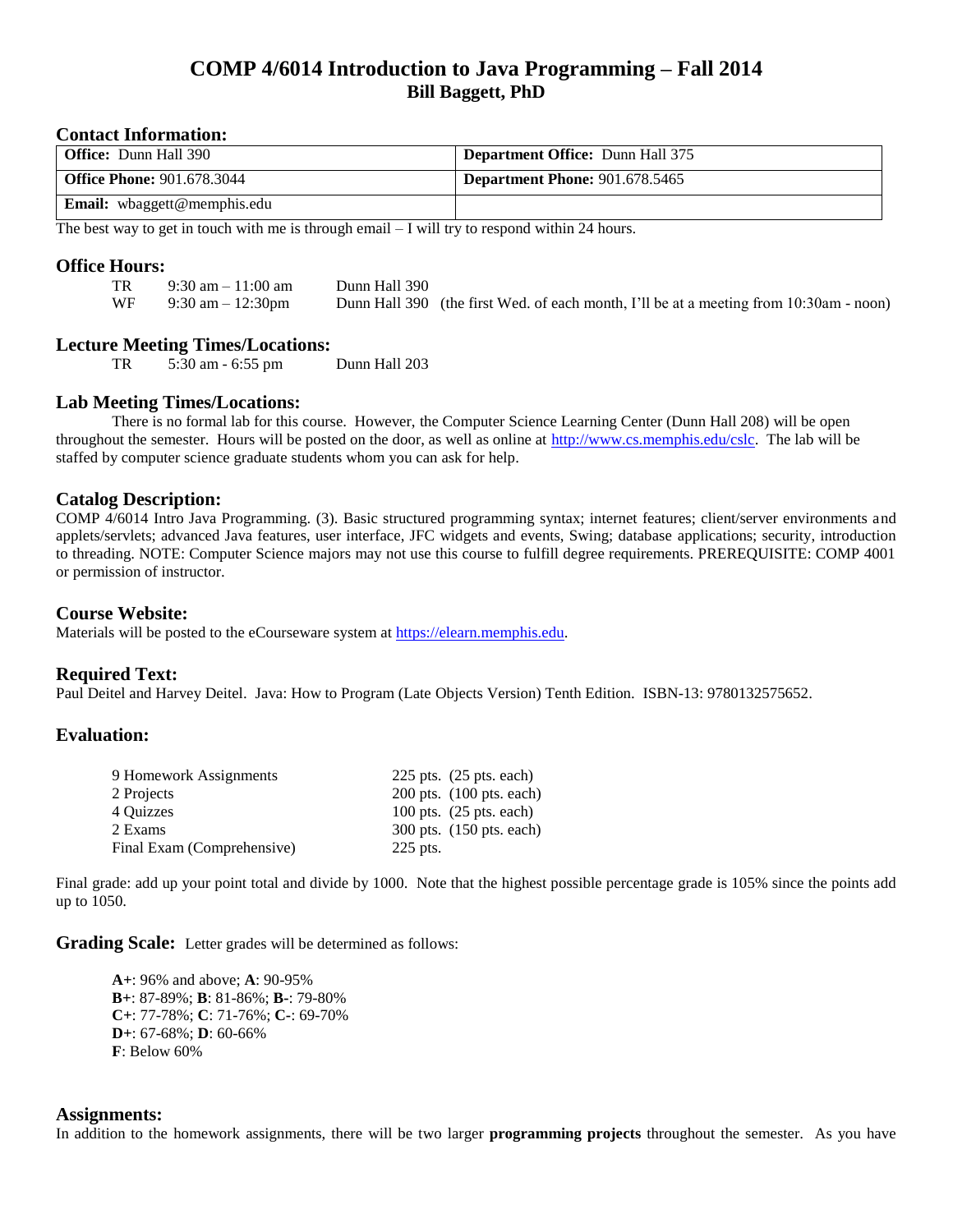plenty of time to work on each one, it is MANDATORY that your project submissions successfully compile and run. A project submission that does not compile/run will receive zero credit.

# **Attendance:**

It is crucial that you attend class regularly, especially if this is your first experience with computer programming. The class will keep building on itself and moves at a fairly brisk pace, so you need to get a good handle on each concept soon after we discuss it.

## **Email:**

Please check your University of Memphis email account at least once a day, as that is my primary means of communicating with you outside of class.

## **Late/Makeup Policy:**

All assignments are expected to be completed and turned in on schedule. Due dates will be clearly indicated for each assignment. Late assignments are NOT accepted except in extreme circumstances. Likewise, makeup quizzes and exams will be given only under extreme circumstances. If you feel that your circumstances warrant a late work submission or a makeup quiz/exam, get in touch with me as soon as possible. Be prepared to show some kind of documented proof of your situation.

# **Plagiarism/Cheating Policy:**

An essential part of learning how to program is getting plenty of practice with it yourself. As such, all assignments for this class (unless specifically indicated otherwise) are expected to be individual efforts. If I determine that you have copied something directly from a book, the Internet, or some other source, you will receive a failing grade on the assignment and (at my discretion) a failing grade in the course. If I determine that you have copied another student's assignment, this will happen to both you and the person from whom you copied. The incident may also be forwarded to the Office of Student Conduct for further disciplinary action. Please don't put me in this situation.

# **Getting Help:**

Although I expect your work for this class to be done individually, I encourage you to seek help if you get stuck:

- Come talk to me! I'm very willing to sit down and try to provide hints without giving away the solution.
- The Computer Science Learning Center (Dunn Hall 208) will be open throughout the semester. Hours will be posted on the door, as well as online at [http://www.cs.memphis.edu/cslc.](http://www.cs.memphis.edu/cslc) The lab will be staffed by computer science graduate students whom you can ask for help.

## **Student Disabilities:**

If you have a disability that may require assistance or accommodations, or if you have any questions related to any accommodation for testing, note taking, reading, etc., please speak with me as soon as possible. You must contact the Student Disability Services Office (678-2880) to officially request such accommodations / services.